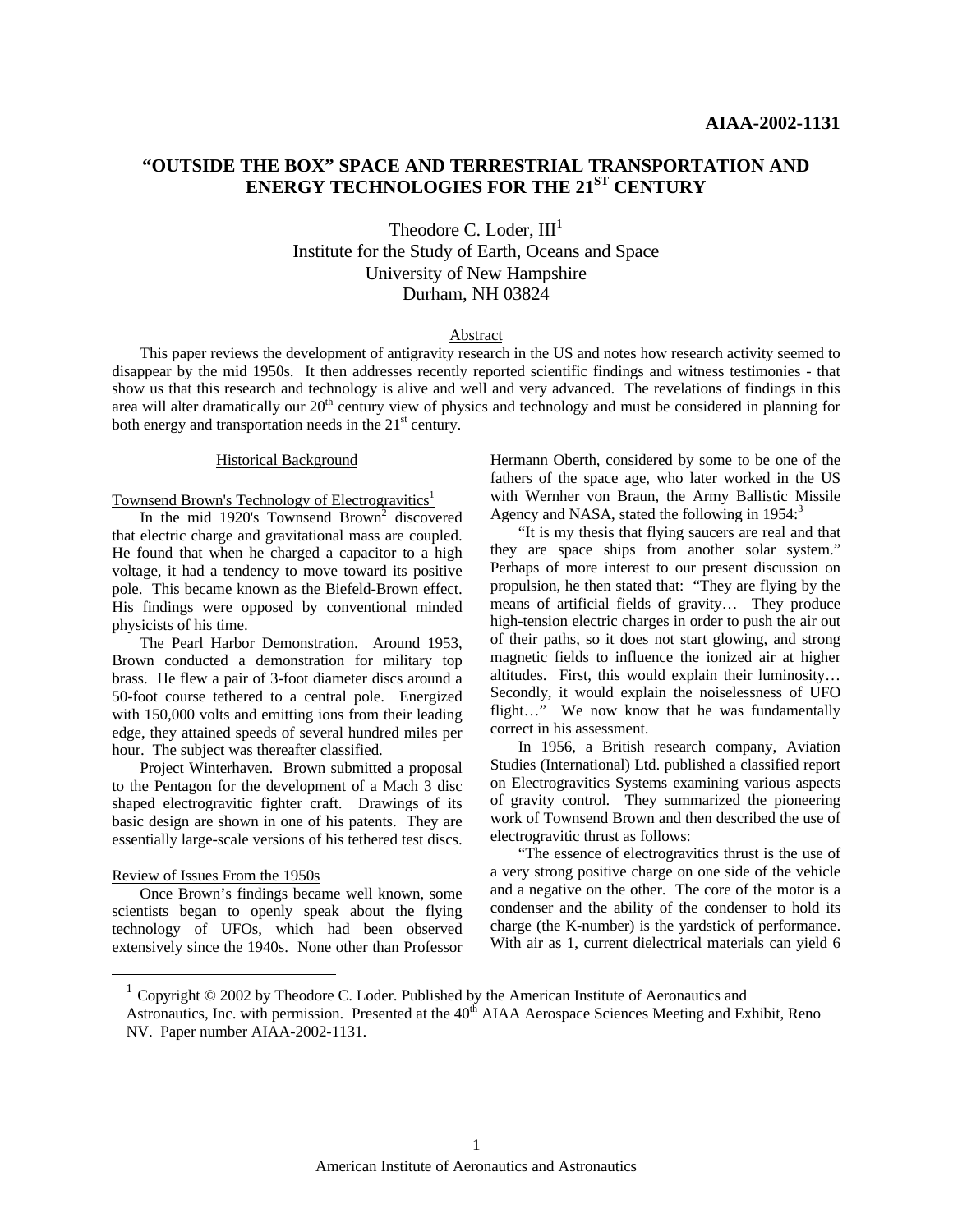and use of barium aluminate can raise this considerably, barium titanium oxide (a baked ceramic) can offer 6,000 and there is a promise of 30,000, which would be sufficient for supersonic speed."<sup>4</sup>

In one of their conclusions, based on Brown's work, they suggested that: "Electrostatic energy sufficient to produce a Mach 3 fighter is possible with megavolt energies and a k of over 10,000."

In spite of Brown's solid research, they later stated that, "One of the difficulties in 1954 and 1955 was to get aviation to take electrogravitics seriously. The name alone was enough to put people off."<sup>6</sup> It seems that is as true today as it was in the 1950s.

A report by another British company, Gravity Rand, Ltd. in 1956, agrees with this assessment and states: "To assert electrogravitics is nonsense is as unreal as to say it is practically extant. Management should be careful of men in their employ with a closed mind or even partially closed mind on the subject."

However, a trade press magazine, The Aviation Report, made a numerous references to antigravity projects and listed many of the companies pursuing research in this area. Quotes from The Aviation Report listed in the Aviation Studies (International) Ltd. report<sup>8</sup> are suggestive of what was going on behind the scenes.

In 1954 they predicted that: "… progress has been slow. But indications are now that the Pentagon is ready to sponsor a range of devices to help further knowledge."... "Tentative targets now being set anticipate that the first disk should be complete before 1960 and it would take the whole of the 'sixties to develop it properly, even though some combat things might be available ten years from now." (Aviation Report 12 October 1954)<sup>9</sup>

During this time period many of the major defense and technology companies were cited as either having research projects or activities in this new field. For example: "Companies studying the implications of gravitics are said, in a new statement, to include Glenn Martin, Convair, Sperry-Rand, and Sikorsky, Bell, Lear Inc. and Clark Electronics. Other companies who have previously evinced interest include Lockheed, Douglas and Hiller." (Aviation Report 9 December  $1955$ )<sup>10</sup>.

Others of these reports mention: AT&T, General Electric, as well as Curtiss-Wright, Boeing and North American as having groups studying electrogravitics.

During the same time period, the Gravity Rand report notes that: "Already companies are specializing in evolution of particular components of an electogravitics disk."<sup>1</sup>

However, in the area of predictions, the Aviation Report stated the following based on an extrapolation of technology development: "Thus this century will be divided into two parts – almost to the day. The first half belonged to the Wright Brothers who foresaw nearly all the basic issues in which gravity was the

bitter foe. In part of the second half, gravity will be the great provider. Electrical energy, rather irrelevant for propulsion in the first half becomes a kind of catalyst to motion in the second half of the century." (Aviation Report 7 September 1954).<sup>12</sup>

Looking back it is easy to say that they missed the mark. Did they really miss it by a half a century? Reading through these reports it is quite obvious that there was much interest in antigravity among a number of very high profile companies, as well as in the Department of Defense. What happened to this interest and why was it all downplayed during the following four plus decades? After all, T. Brown had shown that there is a demonstrable connection between high voltage fields and gravity. Why has it taken until the 1990s for more than just a few scientists to look at these results and publish on them in the open literature? A review of recent statements by former military personnel and civilians connected to covert projects begins to shed light on research activity in these areas over the last half century. And it appears that there had been significant breakthroughs during this time period, well shielded from both the scientific and public eye.

### Recent Scientific Developments

In this section we consider developments in the antigravity field since the late 1980s and why the confluence of scientific findings and the testimony of witnesses associated with the military and covert groups indicates that a gravity solution with technological implications has been found.

Although general relativity has not been able to explain Brown's electrogravitic observations, or any other antigravity phenomenon, the recent physics methodology of quantum electrodynamics (QED), appears to offer the theoretical framework to explain electrogravitic coupling. Recent papers by members of the Institute for Advanced Study Alpha Foundation are putting a solid theoretical foundation onto the antigravity effects within the theory of electrodynamics and include papers by Evans $13$  and Anastasozki et al.<sup>14</sup>

Earlier in a breakthrough paper in 1994, Alcubierre showed that superluminal space travel is, in principle, physically possible and will not violate the tenants of the theory of relativity<sup>15</sup>. Puthoff<sup>16</sup> later analyzed these findings in light of the present SETI (Search for Extraterrestrial Intelligence) paradigms that insist that we could not be visited by extraterrestrial civilizations because of the speed-of-light limitations dictated by the general relativity theory. He suggests that superluminal travel is indeed possible. This leads to reducedtime interstellar travel and the possibility of extraterrestrial visitation, which our limited understanding of physics and scientific arrogance has "forbidden" in some sectors for most of the  $20<sup>th</sup>$ century.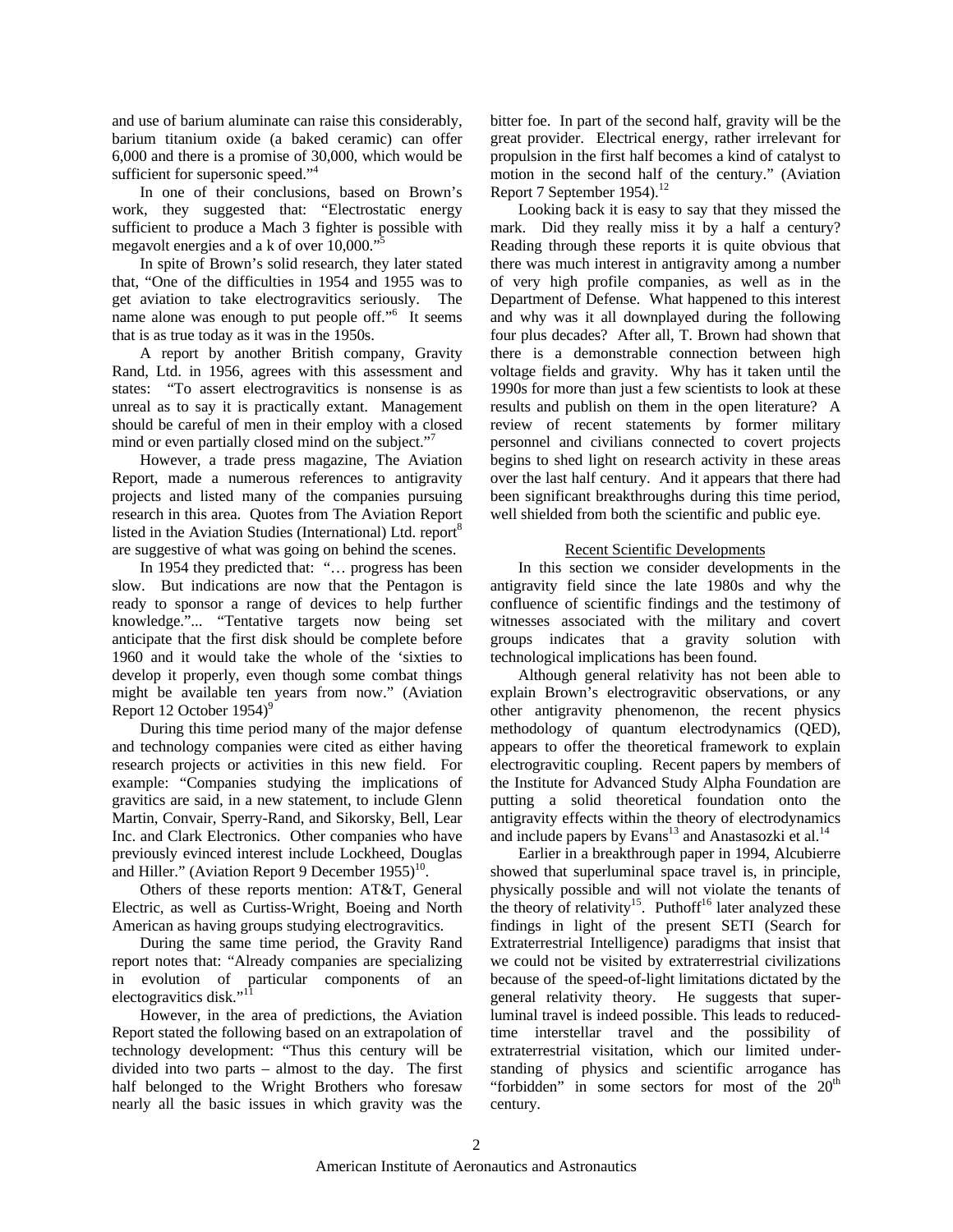The second aspect of these physics findings deals with the zero point or vacuum state energy shown by the Casimir effect, which predicts that two metal plates close together attract each other due to imbalance in the quantum fluctuations. The implications of this zero point or vacuum state energy are tremendous and are described in several papers by Puthoff $17$  starting during the late 1980s. A detailed bibliography on this and similar topics is available on the WWWeb.<sup>18</sup> Bearden<sup>19</sup> and colleagues have also written extensively on the theoretical physics of zero point energy and additionally have described various technological means of extracting this energy (for example see the recent paper by Anastasozki et al.<sup>20</sup>). A theoretical book on zero point energy by Bearden will soon be available. $^{21}$  There is significant evidence that scientists since Tesla have known about this energy, but that its existence and potential use has been discouraged and indeed suppressed over the past half century or more.<sup>22</sup>.

The coupling of the electrogravitic phenomena observations and the zero point energy findings are leading to a new understanding of both the nature of matter and of gravity. This is just now being discussed in scientific journals (though some evidence suggests that it has been understood for decades within the black project covert community). The question that is being addressed is: what keeps the universe running? Or more specifically, where do electrons get their energy to keep spinning around atoms? As electrons change state they absorb or release energy, and where does it come from? The simplistic answer is that it is coming from the vacuum state. Puthoff $f^{23}$  describes the process as follows: "I discovered that you can consider the electron as continually radiating away its energy as predicted by classical theory, but SIMUL-TANEOUSLY ABSORBING a COMPENSATING AMOUNT of energy from the ever-present sea of zeropoint energy in which the atom is immersed. An equilibrium between these two processes leads to the correct values for the parameters that define the lowest energy, or ground-state orbit (see "Why atoms don't collapse," NEW SCIENTIST, July 1987). Thus there is a DYNAMIC EQUILIBRIUM in which the zero-point energy stabilizes the electron in a set ground-state orbit. It seems that the very stability of matter itself appears to depend on an underlying sea of electromagnetic zeropoint energy."

Furthermore, it appears that it is the spinning of electrons that provides inertia and mass to atoms. These theories, linking electron spin, zero point energy, mass, and inertia have been presented in a number of recent papers, such as those by  $Haisch<sup>24</sup>$  and colleagues and provide us with a possible explanation of the Biefield-Brown effect. It appears that an intense voltage field creates an electromagnetic barrier that blocks the atomic structure of an atom from interacting

with the zero point field. This slows down the electrons, reducing their gyroscopic effect, and thus reducing atomic mass and inertia, making them easier to move around.

### Evidence of Extensive Antigravity Technology

# The B-2 Advanced Technology Bomber

In 1993, LaViolette wrote a paper<sup>25</sup> discussing the B-2 bomber and speculating on its probable antigravity propulsion system, based on a solid understanding of electrogravitics, $^{26}$  the aircraft's design and the materials used in its manufacture. It appears that the craft is using a sophisticated form of the antigravity principles first described by T. Brown. Support for this thesis came from the Aviation Week and Space Technology (March 9, 1992), which reported that the B-2 bomber electrostatically charges its leading edge and its exhaust stream. Their information had come from a small group of former black project research scientists and engineers suggesting the B-2 utilizes antigravity technology. This information was supported by Bob Oechsler, an ex-NASA mission specialist who had publicly made a similar claim in 1990. These findings support the contention that there have been major developments in the area of antigravity propulsion which are presently being applied in advanced aircraft.

LaViolette later states the obvious that "the commercial airline industry could dramatically benefit with this technology which would not only substantially increase the miles per gallon fuel efficiency of jet airliners, but would also permit high-speed flight that would dramatically cut flight time."<sup>2</sup>

# The Disclosure Project Witnesses

On May 9, 2001 a private organization, "The Disclosure Project"<sup>28</sup> held a press conference at the National Press Club in Washington DC. They presented nearly two dozen witnesses including retired Army, Navy and Air Force personnel, a top FAA official, members of various intelligence organizations including the CIA and NRO, and industry personnel, all of whom who had witnessed UFO events or had inside knowledge of government or industrial activities in this area. They also produced a briefing document<sup>29</sup> for members of the press and Congress and a book $30$  which includes the testimony of nearly 70 such witnesses from a pool of hundreds. Although they all spoke of the reality of the UFO phenomena, many also spoke of covert projects dealing with antigravity, zero point energy technologies and development of alien reproduction vehicles (ARVs) by US black project and covert interests. The following excerpted quotes from these witnesses support the above contentions.

Dan Morris<sup>31</sup> is a retired Air Force career Master Sergeant who was involved in the extraterrestrial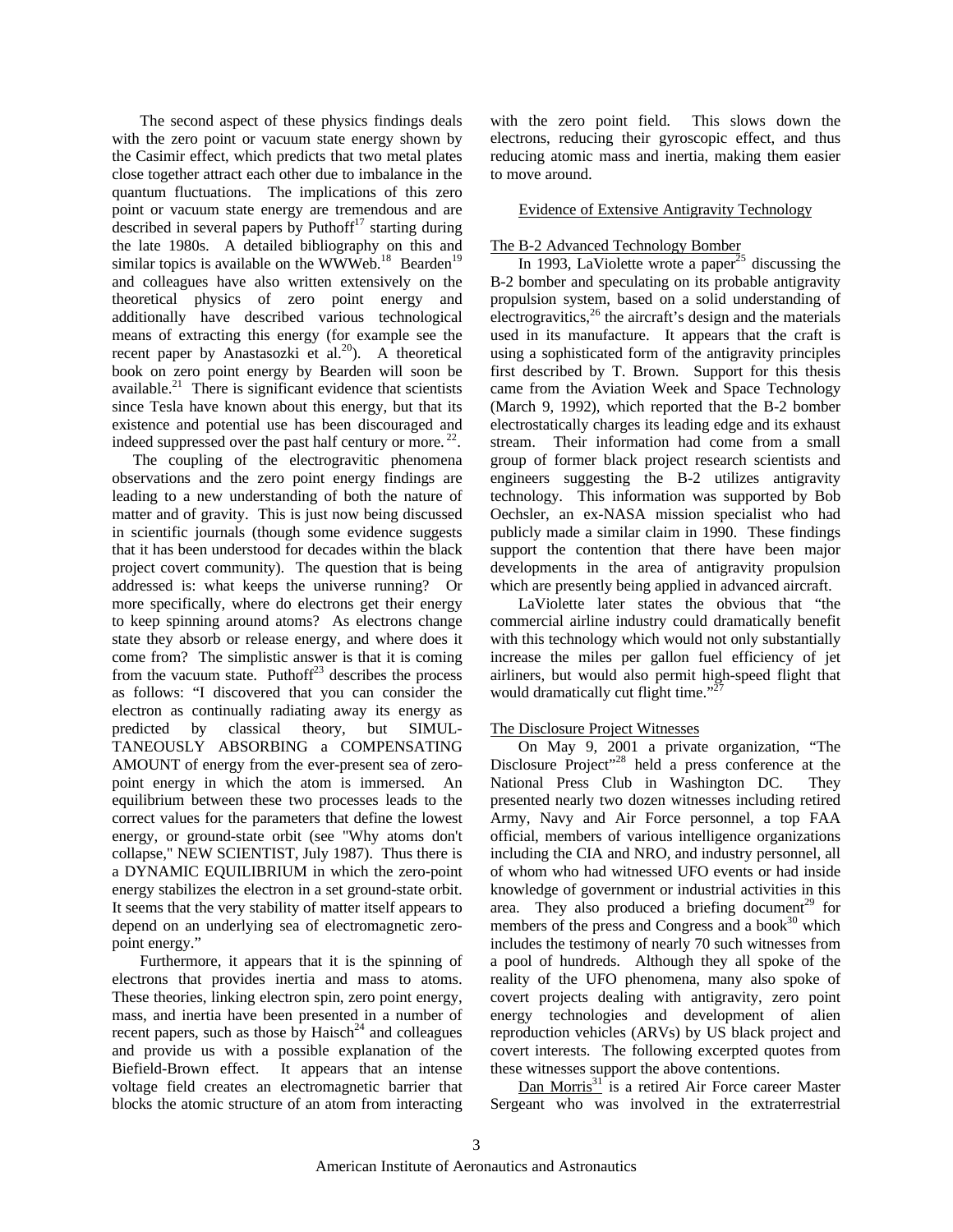projects for many years. After leaving the Air Force, he was recruited into the super-secret National Reconnaissance Organization (NRO), during which time he worked specifically on extraterrestrialconnected operations. He had a cosmic top-secret clearance (38 levels above top secret) which, he states, no U.S. president, to his knowledge, has ever held.

"UFOs are both extraterrestrial and man made. Well, the guys that were doing the UFOs, they weren't sleeping, and Townsend Brown was one of our guys who was almost up with the Germans. So we had a problem. We had to keep Townsend Brown - what he was doing on anti-gravity electromagnetic propulsion secret." He then describes a type of zero point energy device.

"Well, if you have one of these units that's about sixteen inches long and about eight inches high and about ten inches wide, then you don't need to plug into the local electric company. These devices burn nothing. No pollution. It never wears out, because there are no moving parts. What moves are electrons, in the gravity field, in the electronic field, and they turn in opposite directions, okay?"

 $\frac{1}{2}$ Dr. B." $^{32}$  (name withheld since he still works in this area) is a scientist and engineer who has worked on top-secret projects almost all his life. Over the years he has directly worked on or had involvement with such projects involving anti-gravity, chemical warfare, secure telemetry and communications, extremely highenergy space based laser systems, and electromagnetic pulse technology.

**"**Anti-gravity. As a matter of fact, I used to go out to the Hughes in Malibu. They had a big think tank up there. Big anti-gravity projects; I used to talk to them out there. I'd give them ideas, because they bought all my equipment. But the American public will never, never hear about that." . . . "This flying disc has a little plutonium reactor in it, which creates electricity, which drives these anti-gravity plates. We also have the next level of propulsion, it is called virtual field, which are called hydrodynamic waves…"

Captain Bill Uhouse<sup>33</sup> served 10 years in the Marine Corps as a fighter pilot, and four years with the Air Force at Wright-Patterson AFB as a civilian doing flight-testing of exotic experimental aircraft. Later, for the next 30 years, he worked for defense contractors as an engineer of antigravity propulsion systems: on flight simulators for exotic aircraft - and on actual flying discs.

"I don't think any flying disc simulators went into operation until the early 1960s - around 1962 or 1963. The reason why I am saying this is because the simulator wasn't actually functional until around 1958. The simulator that they used was for the extraterrestrial craft they had, which is a 30-meter one that crashed in Kingman, Arizona, back in 1953 or 1952."

"We operated it with six large capacitors that were charged with a million volts each, so there were six million volts in those capacitors." . . . "There weren't any windows. The only way we had any visibility at all was done with cameras or video-type devices.". ."Over the last 40 years or so, not counting the simulators - I'm talking about actual craft - there are probably two or three-dozen, and various sizes that we built."

"A.H."<sup>34</sup> formally of Boeing Aerospace, is a person who has gained significant information from inside the UFO extraterrestrial groups within our government, military, and civilian companies. He has friends at the NSA, CIA, NASA, JPL, ONI, NRO, Area 51, the Air Force, Northrup, Boeing, and others.

"Most of the craft operate on antigravity and electrogravitic propulsion. We are just about at the conclusion state right now regarding antigravity. I would give it maybe about 15 years and we will have cars that will levitate using this type of technology. We're doing it up at Area 51 right now. That's some of the stuff that my buddy worked on up at Area 51 with Northrup, who lives now in Pahrump, Nevada. We're flying anti-gravity vehicles up there and in Utah right now…"

Lieutenant Colonel Williams<sup>35</sup> entered the Air Force in 1964 and became a rescue helicopter pilot in Vietnam. He has an electrical engineering degree and was in charge of all the construction projects for the Military Air Command. During his time in the military he knew that there was a facility inside of Norton Air Force Base in California that no one was to know about.

"There was one facility at Norton Air Force Base that was close hold - not even the wing commander there could know what was going on. During that time period it was always rumored by the pilots that that was a cover for in fact the location of one UFO craft."

Note that all he knew was of the rumor, however, it is confirmed by the next testimony, which also confirms some of the comments made by Captain Uhouse.

Mark McCandlish<sup>36</sup> is an accomplished aerospace illustrator and has worked for many of the top aerospace corporations in the United States. A colleague, with whom he studied, has been inside a facility at Norton Air Force Base, where he witnessed alien reproduction vehicles, or ARVs, that were fully operational and hovering. He states that the US not only has operational antigravity propulsion devices, but we have had them for many, many years, and they have been developed through the study, in part, of extraterrestrial vehicles over the past fifty years.

A close friend, Brad Sorensen, told him of visiting The Big Hangar, during an air show at Norton Air Force Base on November 12, 1988 and how he had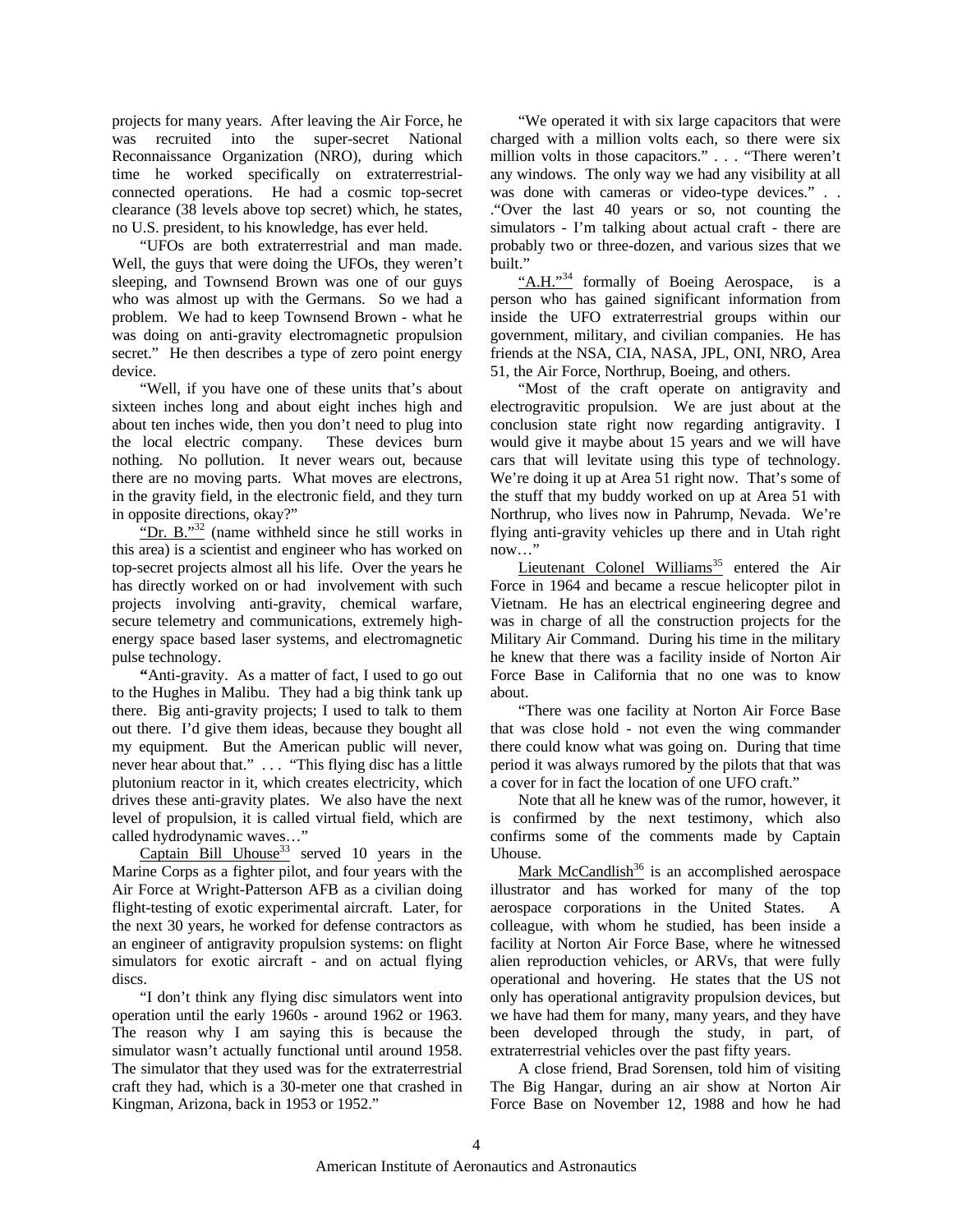seen flying saucers in this hangar. "There were three flying saucers floating off the floor—no cables suspended from the ceiling holding them up, no landing gear underneath—just floating, hovering above the floor. He said that the smallest was somewhat bellshaped. They were all identical in shape and proportion, except that there were three different sizes. They had little exhibits with a videotape running, showing the smallest of the three vehicles sitting out in the desert, presumably over a dry lakebed, some place like Area 51. It showed this vehicle making three little quick, hopping motions; then [it] accelerated straight up and out of sight, completely disappearing from view in just a couple of seconds—no sound, no sonic boom nothing."

"Well, this craft was what they called the Alien Reproduction Vehicle; it was also nicknamed the Flux Liner. This antigravity propulsion system—this flying saucer—was one of three that were in this hangar at Norton Air Force Base. [Its] synthetic vision system [used] the same kind of technology as the gun slaving system they have in the Apache helicopter: if [the pilot] wants to look behind him, he can pick a view in that direction, and the cameras slew in pairs. [The pilot] has a little screen in front of his helmet, and it gives him an alternating view. He [also] has a little set of glasses that he wears—in fact, you can actually buy a 3-D viewing system for your video camera now that does this same thing—so when he looks around, he has a perfect 3-D view of the outside, but no windows. So, why do they have no windows? Well, it's probably because the voltages that we're talking about [being] used in this system were probably something between, say, half a million and a million volts of electricity." Brad Sorensen stated that at the ARV display, "a three star general said that these vehicles were capable of doing light speed or better."

All of these witness testimonies do not prove the existence of a successful US covert program in antigravity technologies. Only the demonstration of such craft coupled with the accompanying government and technical specification documents would 'prove' this. However, these testimonies coupled with information from other substantial sources such as Nick Cook's new book mentioned below, strongly supports this contention.

#### The Hunt for Zero Point<sup>37</sup>

Although this very recent book (August, 2001) is not yet available in the US, it contains some of the strongest evidence yet for major efforts and success in the field of antigravity technology. The author, Nick Cook, who for the past 15 years has been the Aviation Editor and Aerospace Consultant for Jane's Defense Weekly, spent the last 10 years collecting information for the book. This included archival research on Nazi

Germany's antigravity technology and interviews with top officials at NASA, the Pentagon and secret defense installations. He shows that America has cracked the gravity code and classified the information at the highest security levels. Because antigravity and its allied zero point energy technologies potentially offer the world a future of unlimited, non-polluting energy it has been suppressed because of the "huge economic threat". His findings support those reported by many of the Disclosure Project witnesses cited above.

#### Antigravity Technology Demonstrations

Although T. Brown reported many of his findings nearly a half century ago, other experimenters have just recently begun to reproduce his work and report it in the open literature and on the WWWeb. For example, Davenport<sup>38</sup> published the results of his work in 1995 supporting the findings of T. Brown. More recently, Transdimensional Technologies<sup>39</sup> in the USA and J. Naudin<sup>40</sup> labs in France have posted on the WWWeb: diagrams, web videos, and data on their versions of antigravity "Lifters" based on an extension of Brown's work. It is a sad commentary on this whole area of research to see that public science is requiring us to demonstrate principles that were demonstrated nearly fifty years ago.

There have also been a number of other demonstrations of "antigravity" phenomena by researchers throughout the world. This includes the work of Brazilian physics professor, Fran De Aquino, and such devices as: the Searl Electrogravity Disc, the Podkletnov Gravity Shield and Project Greenglow, the Zinsser Kineto-baric Field Propulsion and the Woodward Field Thrust Experiments on Piezoelectrics. All of these are described in more detail by Greer and  $\text{Loder.}^{41}$ 

#### Implications of This Research

• Antigravity and zero point energy research and their applications are finally being addressed by some of the open scientific community. This means there will have to be a rewriting of textbooks in this area so our new generation of students can apply this "new knowledge." Its application will lead to major breakthroughs in transportation technologies both earthside and in outer space. The implications are that we have the potential for human exploration of our solar system and beyond, if we have the will, within our lifetimes. It also means that the majority of  $20<sup>th</sup>$  century space technology will be obsolete and in fact may already be so.

• The zero point or vacuum state energy source is seen as a totally non-polluting energy source, which has the potential to replace all the fossil fuels on this planet. It also will provide the energy needed for long range space flights. This means that fuel cells and solar cells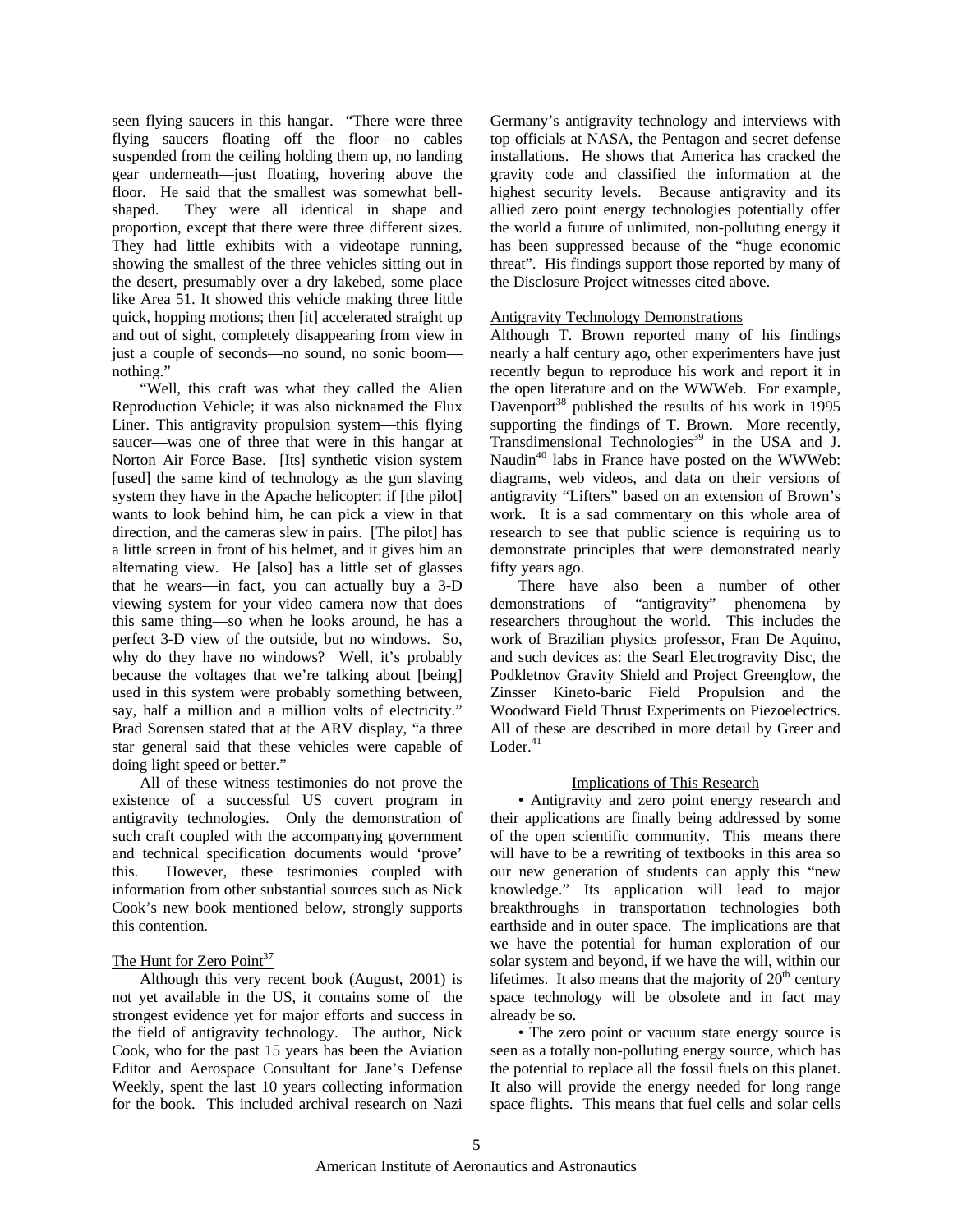in common use today for space flight energy applications will only be needed until we transition to these new energy technologies.

• Based on an analysis of trends in antigravity research over the last half-century and the information provided by numerous witnesses, it appears that there is both good and bad news. The good news is that it appears that we (at least covert projects) have already developed the theories of antigravity, and additionally have developed working spacecraft based on these principles. The bad news is that these technologies have been developed for at least several decades, at the public's expense and that human kind has been deprived of these technologies, while continuing to waste energy using less efficient and pollution enhancing technologies.

Supporting this contention is the following quote from Ben Rich, former head of the Lockheed Skunkworks. Just prior to his death, he stated to a small group after a lecture that: "We already have the means to travel among the stars, but these technologies are locked up in black projects and it would take an act of God to ever get them out to benefit humanity…" He further went on to say that, 'anything you can imagine we already know how to do.' Strong words from a knowledgeable deep insider and words that support what a number of the witnesses stated as well.

• As the reality of this knowledge begins to be understood, there will be an outcry among space scientists not on the inside for release of these technologies to allow all of us to explore space. There will be major changes in the way that NASA does its business, though predicting these changes is difficult.

 • Not only has space exploration in the public sector suffered, but our planet's environment has suffered as well. Thus as this knowledge begins to sink in there will be an outcry among all concerned citizens on this planet for release of these technologies to allow all of us to reduce and ultimately eliminate global warming and environmental pollution that so threatens our way of life. These technologies will not only affect space travel technologies, but will also have a profound effect on transportation and energy production on the earth's surface.

• In conclusion, we might consider the observation made by Halton  $Arp^{42}$ :

"We are certainly not at the end of science.

Most probably we are just at the beginning!"

#### Acknowledgements

I thank the following people for many discussions while preparing and writing this paper including: S. Greer, A. Craddock, T. Bearden, P. LaViolette, M. McCandlish, D. Hamilton, T. Valone, E. Mallove, T. Loder, C. Loder, S. Patel and many of the courageous Disclosure Project witnesses.

# References Cited

 $\overline{a}$ 1 Quoted from: LaViolette, P. A. 2000. Moving Beyond the First Law and Advanced Field Propulsion Technologies. In T. Loder (ed.), "Outside-the-Box" Technologies, Their Critical Role Concerning Environmental Trends, and the Unnecessary Energy Crisis. Report prepared for The U.S. Senate Environment and Public Works Comm. www.senate.gov/~epw/loder.htm. 2 Brown, T. T. 1929. How I control gravity. Science and Information Magazine, Aug. 1929. Reprinted in Psychic Observer 37 (1): 66-67.

3 Oberth, Hermann: "Flying Saucers Come from a Distant World," *The American Weekly*, October 24, 1954.

4 Aviation Studies (International) Ltd. 1956. Electrogravitics Systems: An examination of electrostatic motion, dynamic counterbary and barycentric control. p. 14. In Valone, T. (ed.), 1994. Electrogravitics Systems: Reports on a new propulsion methodology. Integrity Research Institute, Washington, DC 20005.

 $6$  Ibid. p. 19.

<sup>7</sup> Gravity Rand Ltd. 1956. The Gravitics Situation. p. 54. In Valone, T. (ed.), 1994. Electrogravitics Systems: Reports on a new propulsion methodology. Integrity Research Institute, Washington, DC 20005.

8 Aviation Studies (International) Ltd. 1956. Electrogravitics Systems: An examination of electrostatic motion, dynamic counterbary and barycentric control. p. 11. In Valone, T. (ed.), 1994. Electrogravitics Systems: Reports on a new propulsion methodology. Integrity Research Institute, Washington, DC 20005.

<sup>10</sup> Ibid p. 41.

<sup>11</sup> Gravity Rand Ltd. 1956. The Gravitics Situation. p. 47. In Valone, T. (ed.), 1994. Electrogravitics Systems: Reports on a new propulsion methodology. Integrity Research Institute, Washington, DC 20005.

<sup>12</sup> Aviation Studies (International) Ltd. 1956. Electrogravitics Systems: An examination of electrostatic motion, dynamic counterbary and barycentric control. p. 32. In Valone, T. (ed.), 1994. Electrogravitics Systems: Reports on a new propulsion methodology. Integrity Research Institute, Washington, DC 20005.

<sup>13</sup> Evans, M. W. 2002. The link between the Sachs and O(3) theories of electrodynamics. In Evans, M.W. (ed.), Modern Nonlinear Physics, Pun 2.  $2<sup>nd</sup>$  ed., Advances in Chemical Physics 19:469-494.

<sup>14</sup> Anastasovski, P.K., T.E. Bearden, C. Ciubotariu, W.T. Coffey, L.B. Crowell, G.J. Evans, M.W. Evans, R. Flower, A. Labounsky, B. Lehnert, M. Mészáros, P.R. Molnár, S. Roy, and J.-P. Vigier. (In Press). Anti

<sup>5</sup> Ibid. p. 27.

 $<sup>9</sup>$  Ibid. p. 34.</sup>